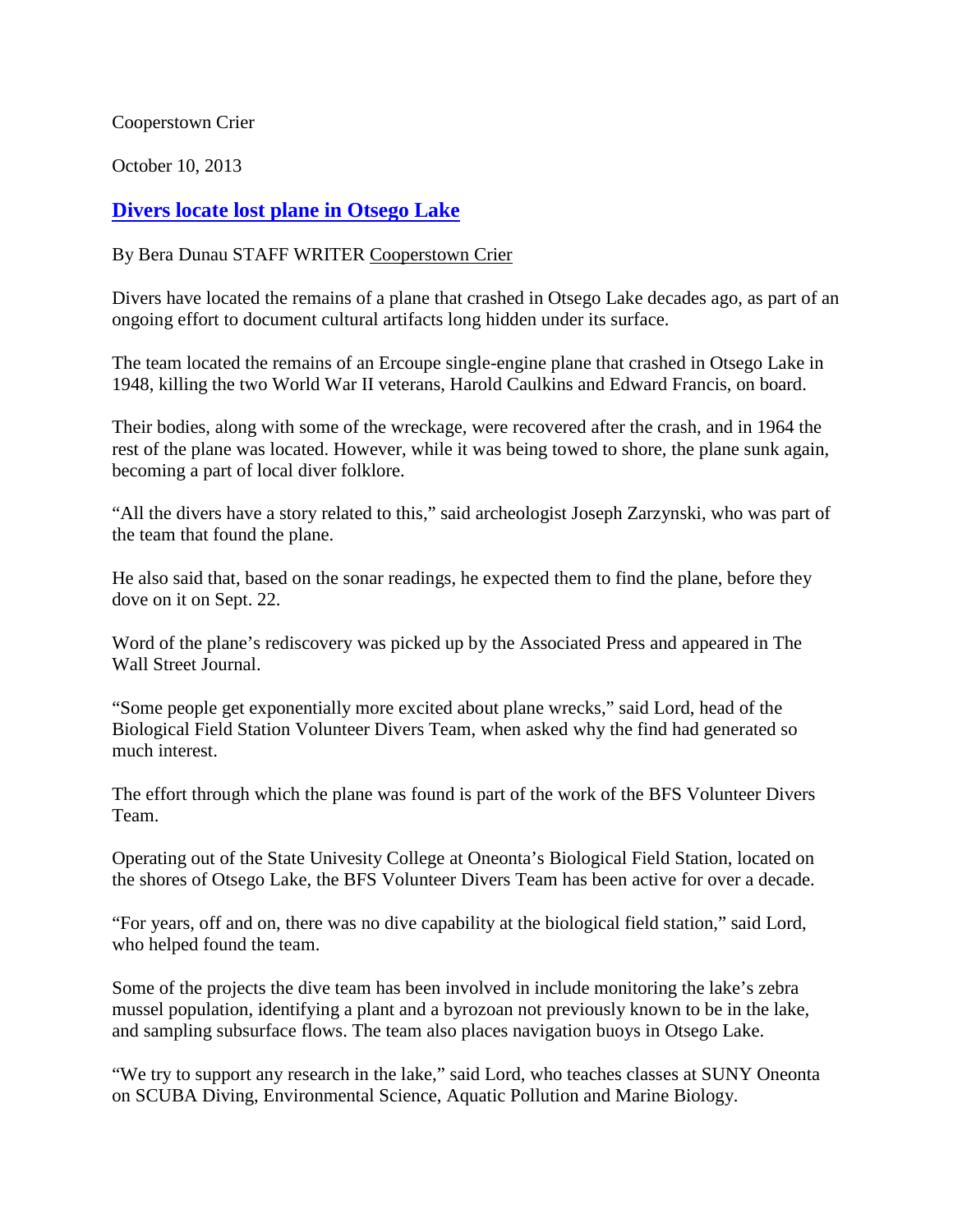The dive team has between half a dozen and ten divers, as well as three to four volunteers who tend for them. In order to dive with the team, a diver must, at the minimum, be certified as an advanced diver.

The team began to turn its attention to the lake's cultural resources after Zarzynski, an underwater archaeologist, began volunteering with them.

A retired high school teacher from Saratoga, Zarzynski got a second masters degree in archaeology in the 1980's while he was still teaching.

He was heavily involved in the efforts of the nonprofit organization Bateaux Below, Inc., which discovered and mapped a number of French and Indian War era ships in Lake George, including a seven sided floating gun battery.

After Bateaux Below disbanded, Zarzynski began diving with the BFS Volunteer Dive Team, beginning in spring 2011. Zarzynski brought up the idea of investigating some of the lake's cultural resources, an idea that Lord was amenable to.

This led to a July 2012 side scan sonar survey of approximately 1/3 of the lake bottom, which Zarzynski paid for out of his own pocket.

"Side scan sonar is the quickest way to identify anomalies on the bottom," said Lord.

"The idea is, find out what's there," said Zarzynski. "My hope is that we'll find one class of every vessel that was on the lake."

The survey identified 27 targets for the team to dive on that could be cultural artifacts.

"So far we've dove on nine of those underwater targets," said Lord. "Eight of them proved to be cultural artifacts."

The other cultural artifacts that the team has dove on are boats of various types, including modern fishing and paddle boats, a runabout and work boats. Zarzynski believes that some of these boats are over 100 years old.

There are no plans to raise any of the boats or the plane at this time.

Indeed, aside from taking fishing lines and lures off the wrecks, the team has not touched them, although each wreck has been extensively documented with photography and video.

"They need to leave any artifact, every artifact in the vicinity of the wreck right where it is," said Lord, saying that their location can provide clues to how the vessel ended up on the bottom.

Zarzynski has been instructing the rest of dive team in archaeological observation, likening each wreck to a crime scene, and says that their reports have been improving over time.